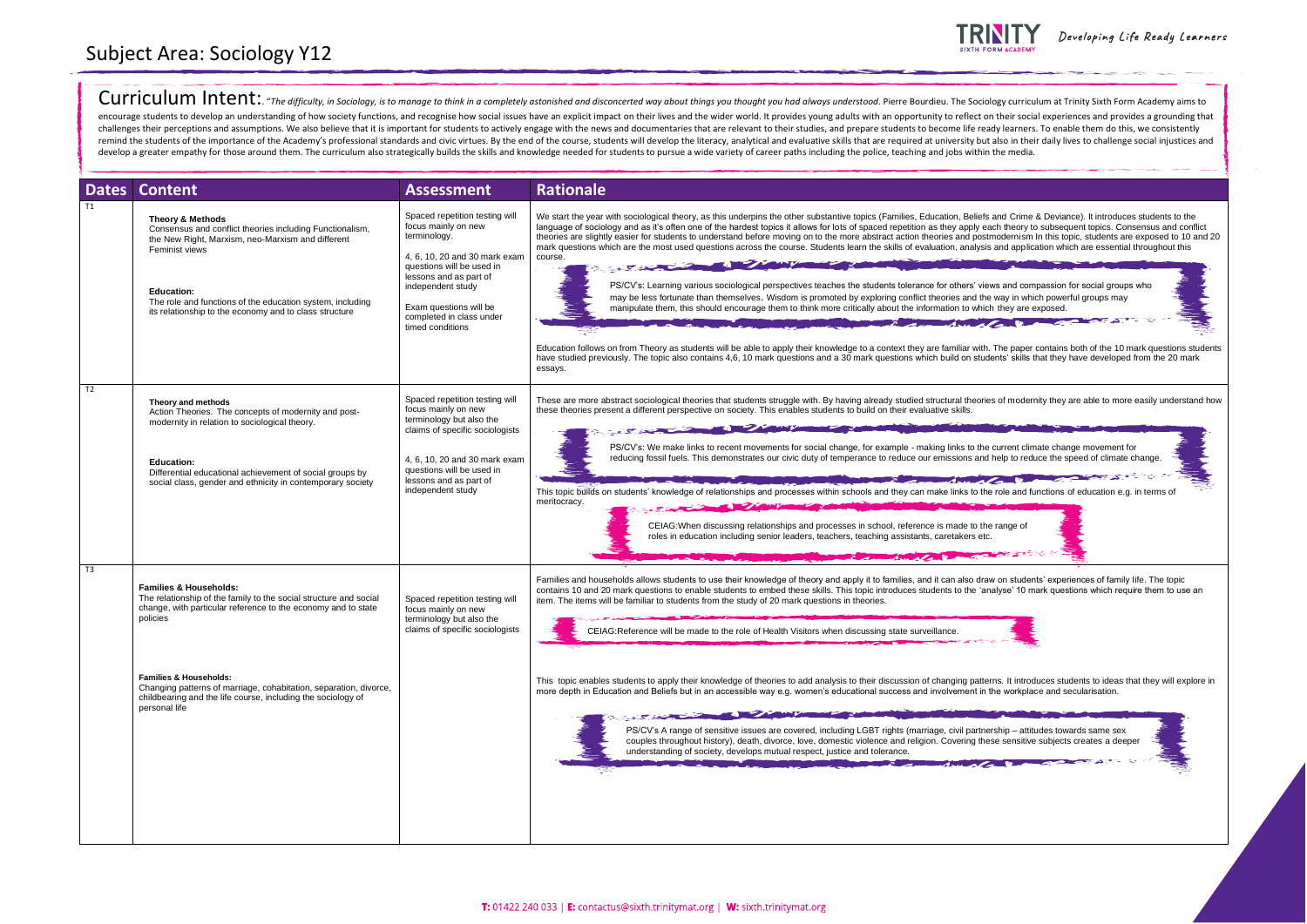| T4                               | Education:<br>The significance of educational policies, including policies of<br>selection, marketisation and privatisation, and policies to achieve<br>greater equality of opportunity or outcome, for an understanding<br>of the structure, role, impact and experience of and access to<br>education; the impact of globalisation on educational policy.<br>Theory and methods<br>The distinction between primary and secondary data, and<br>between quantitative and qualitative data.<br>The relationship between positivism, interpretivism and<br>sociological methods; the nature of 'social facts'.<br>The theoretical, practical and ethical considerations influencing<br>choice of topic, choice of method(s) and the conduct of research.<br>Research design including sampling methods.<br><b>Families &amp; Households:</b><br>The diversity of contemporary family and household structures.<br>Gender roles, domestic labour and power relationships within the<br>family in contemporary society<br><b>Families &amp; Households:</b><br>The nature of childhood, and changes in the status of children in<br>the family and society.<br>Theory and methods<br>Different sociological methods applied to the context of<br>education | 4, 6, 10, 20 and 30 mark exam<br>questions will be used in<br>lessons and as part of<br>independent study<br>Spaced repetition testing will<br>focus mainly on new<br>terminology but also the<br>claims of specific sociologists<br>10 and 20 mark exam<br>questions will be used in<br>lessons and as part of<br>independent study<br>Exam questions will be<br>completed in class under<br>timed conditions | This topic builds on students' previous knowledge of differential achievement as they explore whether or not educational policie<br>Students are also able to apply their knowledge of the role of education, particularly in regards to the views of the New Right.<br>PS/CV's: Students gain an understanding of the political parties in terms of the policies they have introduce<br>impact that politics has on their day-to-day lives which in turn will hopefully encourage them to exert their ci<br>These topics introduce students to the overarching approaches to research; positivism and interpretivism and the range of pract<br>to understand in order to evaluate the use of specific methods.<br>CEIAG: When discussing education as a research context, refe<br>education from governors, to teaching assistants, SENCos to o<br>This is potentially a sensitive topic therefore it's helpful to cover this once students feel comfortable with their peers and teacher.<br>Students will also have developed a good understanding of feminism and the personal life perspective by this point and so be al<br>Again, exploring the nature of childhood can be sensitive and therefore it's beneficial to study this later in the course. Students s<br>of Sociology and therefore ideally more able to appreciate that the content is being covered from an objective / academic point of<br>PS/CV's:Studying the changing nature of childho<br>as concepts such as toxic childhood and child at<br>These methods become gradually harder to understand and more abstract. Students are able to gradually gain confidence in th<br>terminology. Continuing to approach MIC questions throughout the topic encourages spaced repetition and interleaving.<br>CEIAG:Reference to the importance of understanding research methods and<br>advantages and disadvantages in a range of careers including, research, bus |
|----------------------------------|--------------------------------------------------------------------------------------------------------------------------------------------------------------------------------------------------------------------------------------------------------------------------------------------------------------------------------------------------------------------------------------------------------------------------------------------------------------------------------------------------------------------------------------------------------------------------------------------------------------------------------------------------------------------------------------------------------------------------------------------------------------------------------------------------------------------------------------------------------------------------------------------------------------------------------------------------------------------------------------------------------------------------------------------------------------------------------------------------------------------------------------------------------------------------------------------------------------------------------------------------------|----------------------------------------------------------------------------------------------------------------------------------------------------------------------------------------------------------------------------------------------------------------------------------------------------------------------------------------------------------------------------------------------------------------|----------------------------------------------------------------------------------------------------------------------------------------------------------------------------------------------------------------------------------------------------------------------------------------------------------------------------------------------------------------------------------------------------------------------------------------------------------------------------------------------------------------------------------------------------------------------------------------------------------------------------------------------------------------------------------------------------------------------------------------------------------------------------------------------------------------------------------------------------------------------------------------------------------------------------------------------------------------------------------------------------------------------------------------------------------------------------------------------------------------------------------------------------------------------------------------------------------------------------------------------------------------------------------------------------------------------------------------------------------------------------------------------------------------------------------------------------------------------------------------------------------------------------------------------------------------------------------------------------------------------------------------------------------------------------------------------------------------------------------------------------------------------------------------------------------------------------------------------------------------------------------------------------------------------------------------|
| T <sub>5</sub><br>T <sub>6</sub> | <b>Families &amp; Households</b><br>Demographic trends in the United Kingdom since 1900: birth<br>rates, death rates, family size, life expectancy, ageing<br>population, and migration and globalisation.<br>Theory and methods<br>Different sociological methods applied to the context of<br>education<br>Theory and methods                                                                                                                                                                                                                                                                                                                                                                                                                                                                                                                                                                                                                                                                                                                                                                                                                                                                                                                        | Spaced repetition testing will<br>focus mainly on new<br>terminology.<br>10 and 20 mark exam<br>questions will be used in<br>lessons and as part of<br>independent study<br>Exam questions will be<br>completed in class under<br>timed conditions                                                                                                                                                             | We compare life expectancy here to other countries. However, it also demonstrates to students differences in poverty, class and<br>nationally people who live in the North of England have a lower life expectancy, and we analyse the reasons why.<br>The Contract of the Contract of the Contract of the Contract of the Contract of the Contract of the Contract of<br>CEIAG: Reference to policy make<br>planning for housing needs, scho                                                                                                                                                                                                                                                                                                                                                                                                                                                                                                                                                                                                                                                                                                                                                                                                                                                                                                                                                                                                                                                                                                                                                                                                                                                                                                                                                                                                                                                                                          |
|                                  | The nature of science and the extent to which Sociology can be<br>regarded as scientific<br>The relationship between theory and methods. Debates about<br>subjectivity, objectivity and value freedom<br>The relationship between Sociology and social policy.                                                                                                                                                                                                                                                                                                                                                                                                                                                                                                                                                                                                                                                                                                                                                                                                                                                                                                                                                                                         | Spaced repetition testing will<br>focus mainly on new<br>terminology but also the<br>claims of specific sociologists<br>10 and 20 mark exam<br>questions will be used in<br>lessons and as part of<br>independent study                                                                                                                                                                                        | These are the most synoptic aspects of the Theories & Methods topic therefore they require quite a lot of background knowledg<br>engage with them. It enables us to pull together their learning from the start of the year, knowledge of research methods as well<br>Education and Families where relevant<br>the state of the state of the state of the state of the state of the state of the state of the state of the state of the state of the state of the state of the state of the state of the state of the state of the state of t<br>PS/CV's: By considering the nature of what science is, this topic promotes wisdo<br>beyond Sociology and consider the role of science in society more widely. Temp<br>some of the negative impacts of science e.g. climate change, antibiotic resistanc                                                                                                                                                                                                                                                                                                                                                                                                                                                                                                                                                                                                                                                                                                                                                                                                                                                                                                                                                                                                                                                                                                                               |

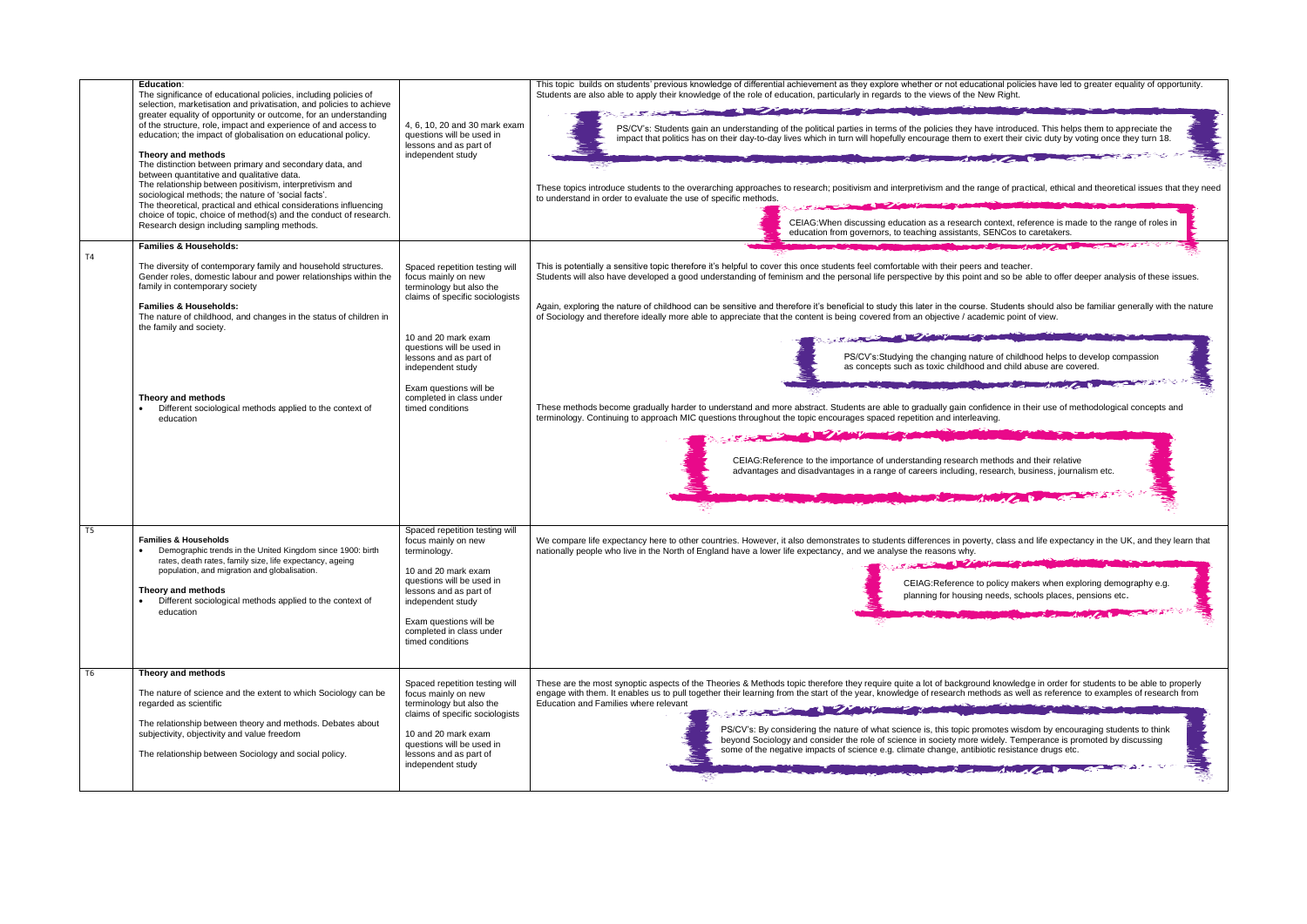

| <b>Dates</b> | <b>Content</b>                                                                                                                                                        | <b>Assessment</b>                                                                                                                                                                                                                                      | <b>Rationale</b>                                                                                                                                                                                                                                                                                                                                                                                                                                                                                                                                                                                                                                                                                                                               |
|--------------|-----------------------------------------------------------------------------------------------------------------------------------------------------------------------|--------------------------------------------------------------------------------------------------------------------------------------------------------------------------------------------------------------------------------------------------------|------------------------------------------------------------------------------------------------------------------------------------------------------------------------------------------------------------------------------------------------------------------------------------------------------------------------------------------------------------------------------------------------------------------------------------------------------------------------------------------------------------------------------------------------------------------------------------------------------------------------------------------------------------------------------------------------------------------------------------------------|
| T1           | Theory and methods<br>Different sociological methods applied to the context of education                                                                              | Spaced repetition testing will<br>focus mainly on recap of<br>terminology.                                                                                                                                                                             | Students will be completing RM topics that were started in Y12. This part of the course is also important as it is revision of previous content, and it helps students to apply their<br>understanding to the two topics in year 13; Crime and Deviance and Beliefs in Society                                                                                                                                                                                                                                                                                                                                                                                                                                                                 |
|              | <b>Crime &amp; Deviance:</b><br>Crime, deviance, social order and social control including<br>perspectives of crime and deviance                                      | 4, 6, 10 and 30 mark exam<br>questions will be used in<br>lessons and as part of<br>independent study to assess<br>progress.                                                                                                                           | This topic begins by applying the sociological theories to the study of crime. By this stage students should be quite familiar with these theories and should be more confident<br>when applying the theories to a new topic. Some of the theories, particularly functionalism are explored in a deeper and more nuanced way therefore it helps to wait until year<br>13 before starting this topic. Students can therefore develop the schemata they have already created rather than being overwhelmed.                                                                                                                                                                                                                                      |
|              |                                                                                                                                                                       | Exam questions will be<br>completed in class under<br>timed conditions                                                                                                                                                                                 | PS/CV's: We examine reasons for people committing criminal acts, and are able to apply these to the local and national context, for example<br>when studying theft and knife crime we are able to examine possible causes. Compassion is encouraged through exploring some of these<br>reasons. Students also develop their critical analysis skills by considering how certain acts come to be classified as criminal while others<br>don't.                                                                                                                                                                                                                                                                                                  |
| T2           | Theory and methods                                                                                                                                                    | Spaced repetition testing will                                                                                                                                                                                                                         | $2 - 4 - 1 + 1 + 1 + 1 + $<br>The synoptic and abstract nature of this topic means that it is important to regularly revisit the content so that students can gradually build their schemata and understand the                                                                                                                                                                                                                                                                                                                                                                                                                                                                                                                                |
|              | Sociology as a science                                                                                                                                                | focus mainly on new<br>terminology but also the                                                                                                                                                                                                        | core sociological themes of 'socialisation, culture and identity' and 'social differentiation, power and stratification'.                                                                                                                                                                                                                                                                                                                                                                                                                                                                                                                                                                                                                      |
|              | Objectivity and value freedom                                                                                                                                         | claims of specific sociologists                                                                                                                                                                                                                        | Social policy encourages pupils to discuss the impact that social policies have on society, and the importance of democracy in the UK. We analyse various social policies from<br>different political parties and assess their impact, and gain an understanding of the priorities of political parties. This encourages students to be active citizens and to take their                                                                                                                                                                                                                                                                                                                                                                      |
|              | The relationship between Sociology and social policy.                                                                                                                 | 4, 6, 10, and 30 mark exam<br>questions will be used in                                                                                                                                                                                                | democratic right to vote.                                                                                                                                                                                                                                                                                                                                                                                                                                                                                                                                                                                                                                                                                                                      |
|              | <b>Crime &amp; Deviance:</b><br>The social distribution of crime and deviance by ethnicity, gender<br>and social class, including recent patterns and trends in crime | lessons and as part of<br>independent study<br>Exam questions will be<br>completed in class under<br>timed conditions                                                                                                                                  | Studying the theories followed by social groups is a pattern students will have become familiar with and therefore again should help them to feel confident with this topic.<br>Students are able to draw upon some of the knowledge they gained from education e.g. masculinity and gang culture, thus promoting spaced repetition of content.                                                                                                                                                                                                                                                                                                                                                                                                |
|              |                                                                                                                                                                       |                                                                                                                                                                                                                                                        | CEIAG: Explicit reference to the police and discussion around institutional racism which is relevant to many<br>industries.                                                                                                                                                                                                                                                                                                                                                                                                                                                                                                                                                                                                                    |
| T3           | <b>Beliefs in Society:</b><br>Ideology, science and religion, including both Christian and non-<br>Christian religious traditions                                     | Spaced repetition testing will<br>focus mainly on new<br>terminology.<br>10, 20 and 30 mark exam<br>questions will be used in<br>lessons and as part of<br>independent study<br>Exam questions will be<br>completed in class under<br>timed conditions | Beliefs in Society was chosen as an optional topic as it reinforces students' understanding of the main sociological perspectives and follows a similar theme to the other topics in<br>terms of understanding the interaction between different social groups and beliefs. There are also connections with Education (faith schools) and Families (secularisation).<br>This first topic extends students' understanding of what science is and questions the classification of different belief systems. This topic requires students to apply the main<br>sociological theories to the study of Beliefs. At this point in the course, students should be quite familiar with these therefore it allows students to feel confident with a new |
|              | <b>Crime &amp; Deviance:</b>                                                                                                                                          |                                                                                                                                                                                                                                                        | context. The sociological theories are also used throughout the topic as a source of analysis and evaluation.<br>the contract of the contract of the contract of the contract of the contract of                                                                                                                                                                                                                                                                                                                                                                                                                                                                                                                                               |
|              | Crime and the media                                                                                                                                                   |                                                                                                                                                                                                                                                        | PS/CV's: The study of ideology, science and religion as separate belief systems encourages students to think critically about the role of belief<br>systems in society and how powerful groups can manipulate our beliefs. This encourages the development of wisdom and critical reflection.                                                                                                                                                                                                                                                                                                                                                                                                                                                  |
|              | Globalisation and crime in contemporary society green crime;<br>human rights and state crimes<br>Crime control, surveillance, prevention and punishment, victims,     |                                                                                                                                                                                                                                                        | <b>Comment of the Comment of the Comment of the Comment of the Comment of the Comment of the Comment of the Comment of the Comment of the Comment of the Comment of the Comment of the Comment of the Comment of the Comment of </b><br>This is a demanding topic which requires students to understand the impact of globalisation on politics and capitalism. However, students will have built up a reasonable<br>understanding of these issues from the Theory and Methods and beliefs topics. A number of students also study Psychology, therefore covering this topic at this stage in the<br>course enables those students to make cross-curricular links with Forensic Psychology.                                                    |
|              | and the role of the criminal justice system and other agencies.                                                                                                       |                                                                                                                                                                                                                                                        | <b>Contract of the Contract of the Contract of the Contract of the Contract of the Contract of the Contract of the</b>                                                                                                                                                                                                                                                                                                                                                                                                                                                                                                                                                                                                                         |



## Subject Area: Sociology Y13

Curriculum Intent: "The difficulty, in Sociology, is to manage to think in a completely astonished and disconcerted way about things you thought you had always understood. Pierre Bourdieu. The Sociology curriculum at Trini

encourage students to develop an understanding of how society functions, and recognise how social issues have an explicit impact on their lives and the wider world. It provides young adults with an opportunity to reflect o challenges their perceptions and assumptions. We also believe that it is important for students to actively engage with the news and documentaries that are relevant to their studies, and prepare students to become life rea remind the students of the importance of the Academy's professional standards and civic virtues. By the end of the course, students will develop the literacy, analytical and evaluative skills that are required at universit develop a greater empathy for those around them. The curriculum also strategically builds the skills and knowledge needed for students to pursue a wide variety of career paths including the police, teaching and jobs within